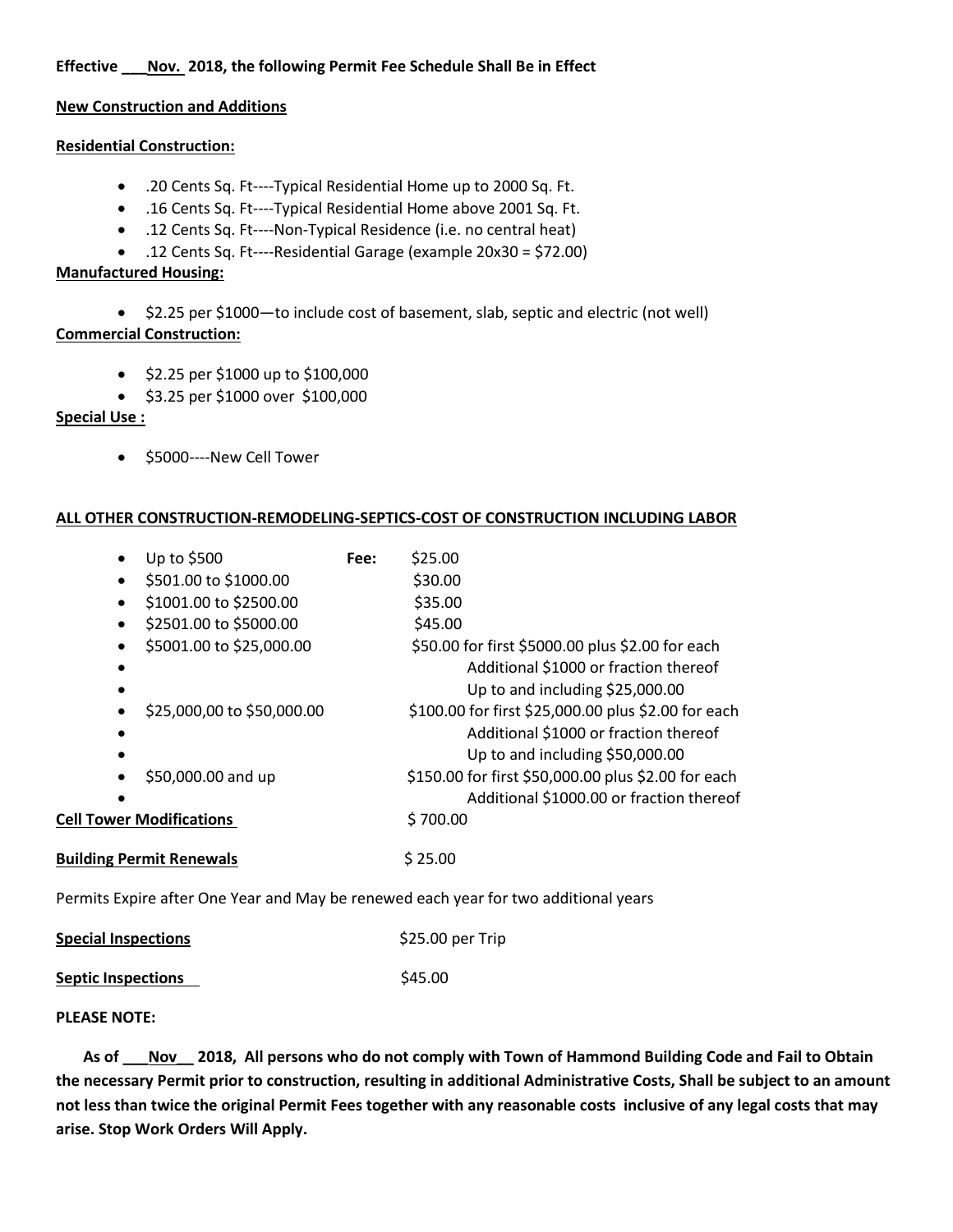| <b>Application for Building Permit</b><br><b>Town of Hammond</b><br><b>County of St. Lawrence</b><br><b>State of New York</b><br>Lisa Thompson, Code Enforcement Officer - 324-5321 ext 12 or 315-741-0647        |
|-------------------------------------------------------------------------------------------------------------------------------------------------------------------------------------------------------------------|
|                                                                                                                                                                                                                   |
|                                                                                                                                                                                                                   |
|                                                                                                                                                                                                                   |
|                                                                                                                                                                                                                   |
|                                                                                                                                                                                                                   |
| Residential or Commercial (circle one)                                                                                                                                                                            |
| Location of Property (name of road & exact directions for locating): [19] Location of Property (name of road & exact directions for locating):                                                                    |
| A permit is requested to perform the following building, New Construction, Alterations, Expansion, and /or use                                                                                                    |
| Estimated Cost: ______________________(Including materials & labor) Square Footage: _______________                                                                                                               |
| Applicant must complete back page, using additional attachments as necessary.                                                                                                                                     |
| Upon issuance of permit, the applicant must contact the Code Enforcement Officer upon completion of each<br>stage of work (foundation, structure, plumbing, electrical, & finish work) and for finial inspection. |
|                                                                                                                                                                                                                   |
|                                                                                                                                                                                                                   |
| DO NOT WRITE BELOW THIS LINE                                                                                                                                                                                      |
|                                                                                                                                                                                                                   |
|                                                                                                                                                                                                                   |